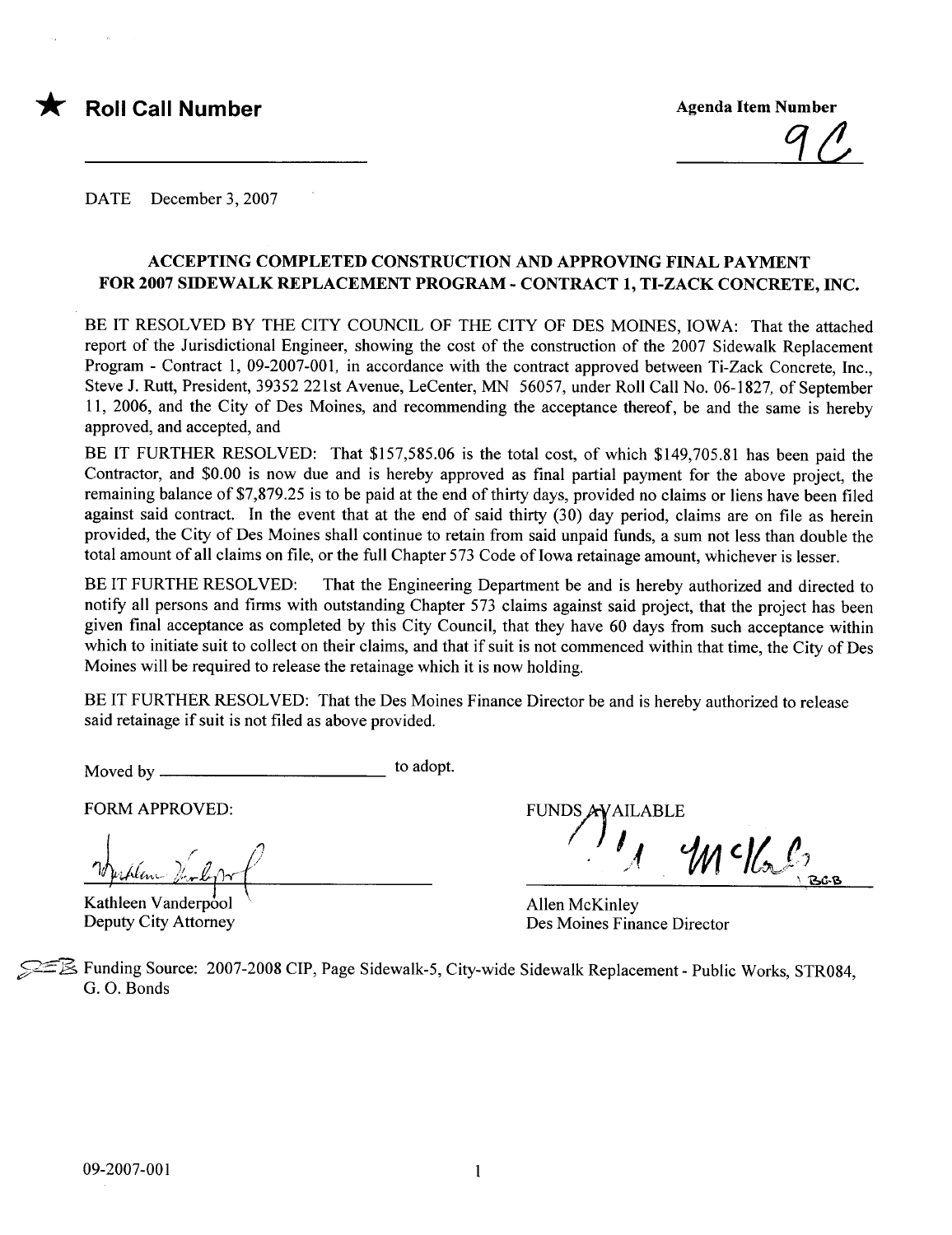|  | $\bigstar$ Roll Call Number |
|--|-----------------------------|
|  |                             |

 $\bar{\mathcal{A}}$ 

Date  $\frac{\text{December 3, 2007}}{\text{December 3}}$ 



| <b>COUNCIL ACTION</b> | <b>YEAS</b> | <b>NAYS</b> | <b>PASS</b> | <b>ABSENT</b>   | <b>CERTIFICATE</b>                                                                                 |
|-----------------------|-------------|-------------|-------------|-----------------|----------------------------------------------------------------------------------------------------|
| <b>COWNIE</b>         |             |             |             |                 |                                                                                                    |
| <b>COLEMAN</b>        |             |             |             |                 | I, DIANE RAUH, City Clerk of said City hereby                                                      |
| <b>HENSLEY</b>        |             |             |             |                 | certify that at a meeting of the City Council of                                                   |
| <b>KIERNAN</b>        |             |             |             |                 | said City of Des Moines, held on the above date,<br>among other proceedings the above was adopted. |
| <b>MAHAFFEY</b>       |             |             |             |                 |                                                                                                    |
| <b>MEYER</b>          |             |             |             |                 | IN WITNESS WHEREOF, I have hereunto set my                                                         |
| <b>VLASSIS</b>        |             |             |             |                 | hand and affixed my seal the day and year first<br>above written.                                  |
| <b>TOTAL</b>          |             |             |             |                 |                                                                                                    |
| <b>MOTION CARRIED</b> |             |             |             | <b>APPROVED</b> |                                                                                                    |
|                       |             |             |             |                 |                                                                                                    |
|                       |             |             |             |                 |                                                                                                    |
|                       |             |             |             | Mayor           | <b>City Clerk</b>                                                                                  |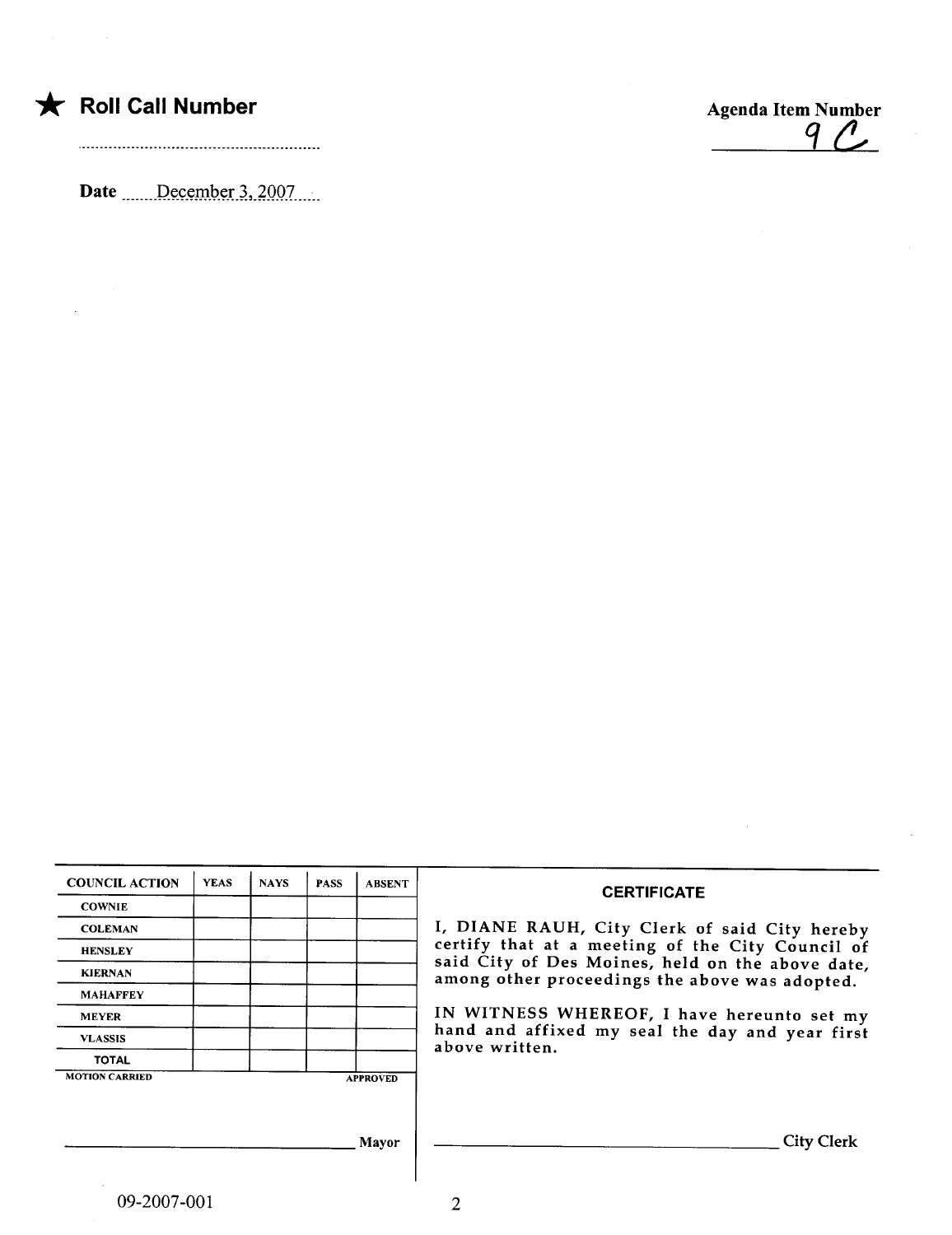# PROJECT SUMMARY

## 2007 Sidewalk Replacement Program - No.1 Activity ID 09-2007-001

On September 11,2006, under Roll Call No. 06-1827, the City Council awarded the contract for the above improvements to Ti-Zach Concrete, Inc., in the amount of \$134, 170 to reconstruct Class'A' and Class 'B' Portland cement concrete sidewalks four(4) inches thick (six(6) inches thick at driveways), together with all necessary appurtenances; in accordance with the contract documents at:

Various locations City-wide. Sidewalks wil be replaced at locations inspected by Public Works and replacement of all sidewalks approved by City Council by separate action. Handicapped accessible ramps will also be constructed in the vicinity where sidewalks will be replaced.

Tabulated below is a history of project change orders.

| Change<br>Order No. | <b>Description</b>                                   | <b>Initiated</b><br>By | Amount       |
|---------------------|------------------------------------------------------|------------------------|--------------|
|                     | 11/28/2006                                           | Engineering            | \$825.00     |
|                     | To adjust manholes in sidewalk.                      |                        |              |
| 2                   | 11/13/2007                                           | Engineering            | \$22,590.06  |
|                     | To adjust quantities to as-built amounts.            |                        |              |
|                     | <b>Original Contract Amount</b>                      |                        | \$134,170.00 |
|                     | <b>Total Change Orders</b>                           |                        | \$23,415.06  |
|                     | <b>Percent of Change Orders to Original Contract</b> |                        | 17.45%       |
|                     | <b>Final Contract Amount</b>                         |                        | \$157,585.06 |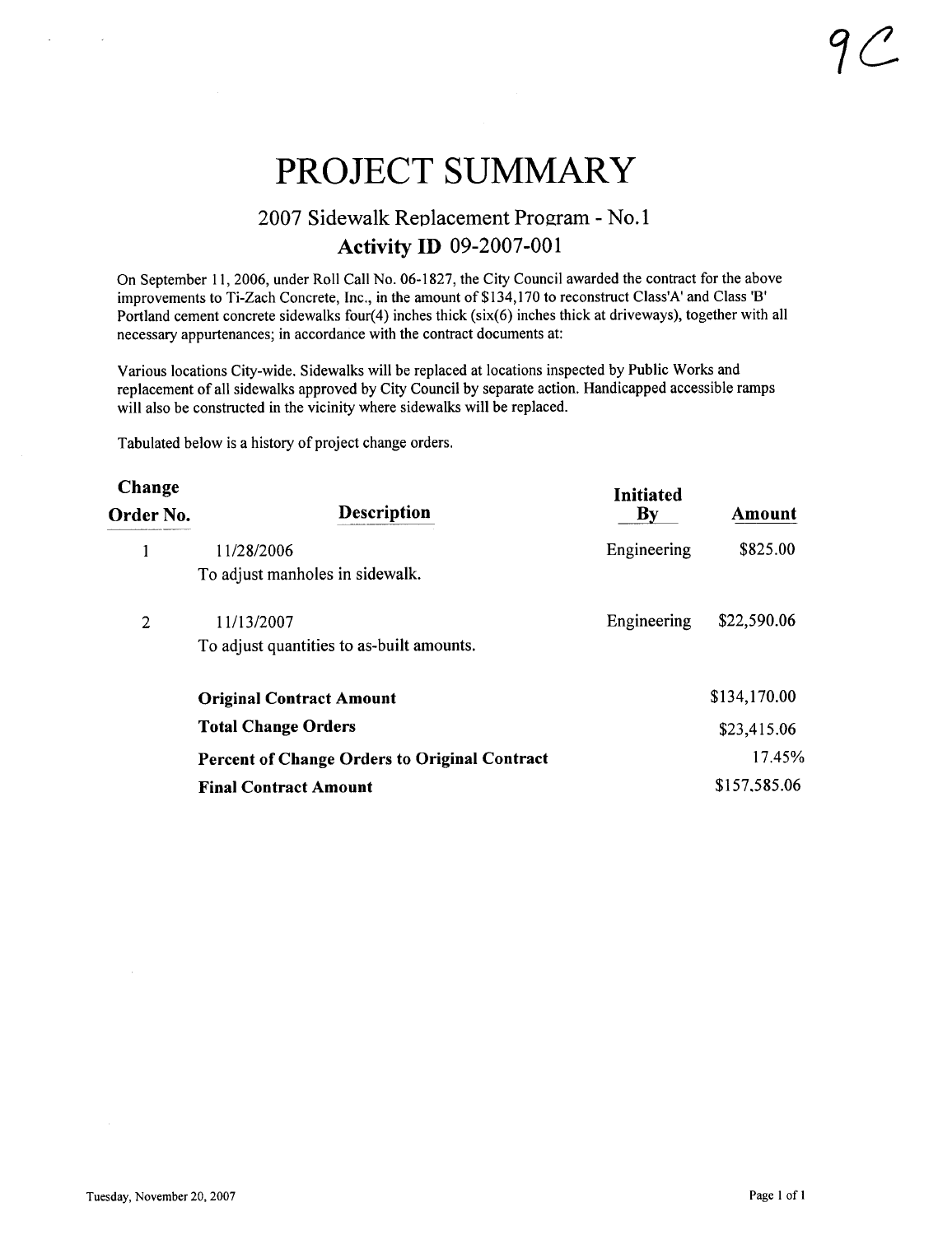December 3, 2007

### CERTIFICATION OF COMPLETION

#### AGENDA HEADING:

Accepting completed construction and approving final payment for the 2007 Sidewalk Replacement Program - Contract 1, Ti-Zack Concrete, Inc..

#### SYNOPSIS:

Approve the Jurisdictional Engineer's Certification of Completion, accept construction of said improvement, and authorize final payment to the contractor.

#### FISCAL IMPACT:

Amount: \$157,585.06 As-Built Contract Cost

Funding Source: 2007-2008 CIP, Page Sidewalk-5, City-wide Sidewalk Replacement-Public Works, STR084, G. O. Bonds

#### CERTIFICATION OF COMPLETION:

On September 11, 2006, under Roll Call No. 06-1827, the City Council awarded a contract to Ti-Zack Concrete, Inc., Steve J. Rutt, President, 39352 221st Avenue, LeCenter, MN 56057 for the construction of the following improvement:

2007 Sidewalk Replacement Program - Contract 1, 09-2007-001

The improvement includes reconstruction of Class A and Class B Portland Cement Concrete sidewalks four (4) inches thick, (six (6) inches thick at driveways), together with all appurtenances; in accordance with the contract documents at various locations City-wide. Sidewalks will be replaced at locations inspected by the Public Works Department. Handicapped accessible ramps will also be constructed in the vicinity where sidewalks will be replaced

I hereby certify that the construction of said 2007 Sidewalk Replacement Program - Contract 1, Activity ID 09-2007-001, has been completed in substantial compliance with the terms of said contract, and I hereby recommend that the work be accepted. The work commenced on November 15,2006, and was completed on November 20,2007.



ENGINEERING DEPARTMENT CITY HAL 400 ROBERT D. RAY DRIVE<br>DE<mark>S MOIN</mark>ES, IOWA 50309-1891 (515) 283-920 FAX (515) 283-4112

ALL-AMERICA CITY<br>1949, 1976, 1981<br>2003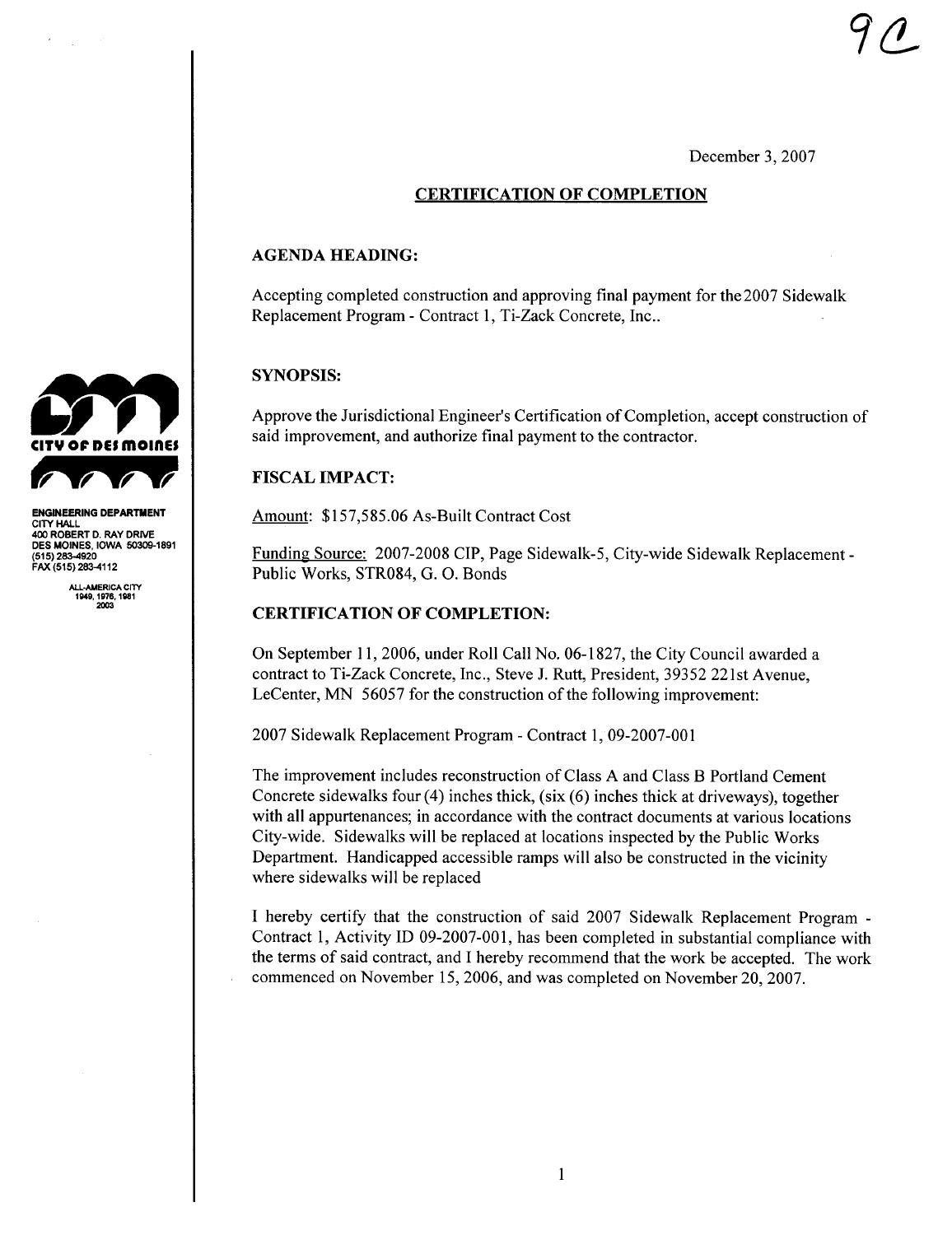I further certify that \$157,585.06 is the total cost of said improvement, of which \$149,705,81 has been paid the Contractor and \$0.00 is now due and is hereby approved as final partial payment for the above project, the remaining balance of \$7,879.25 is to be paid at the end of thirty days, provided no claims or liens have been filed against said contract. In the event that at the end of said thirty (30) day period, claims are on file as herein provided, the City of Des Moines shall continue to retain from said unpaid funds, a sum not less than double the total amount of all claims on fie, or the full Chapter 573 Code of Iowa retainage amount, whichever is lesser. The amount of completed work is shown on the attached Estimate of Construction Completed,

AEBran

Jeb E, Brewer, P.E. Des Moines City Engineer